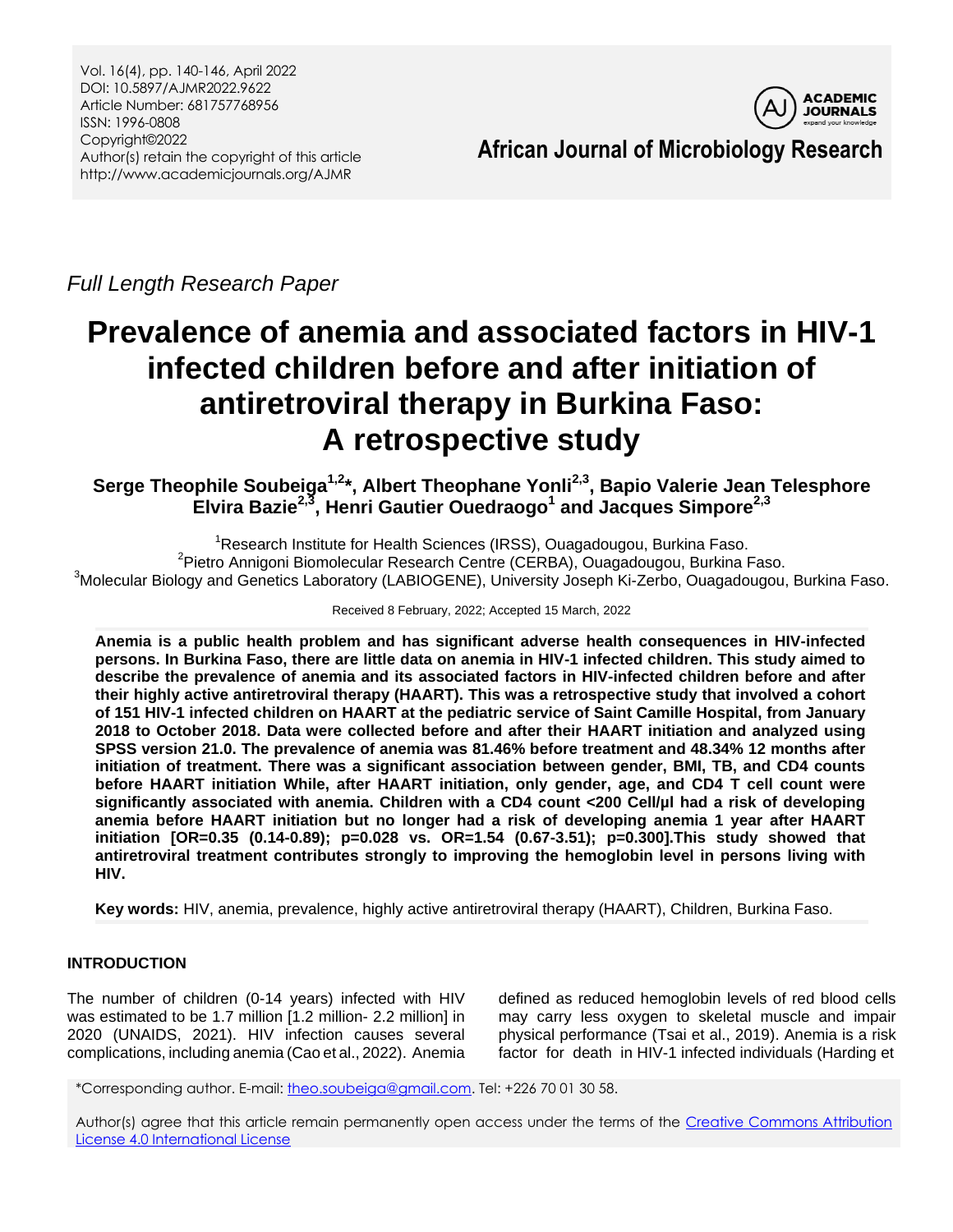al., 2020). In Burkina Faso, the prevalence of anemia in children aged 6-59 months was 87.0% in 2020 (Muriuki et al., 2020). In children, depending on the hemoglobin level, anemia can be considered severe (Hb level<7 g/dL), moderate (Hb level [7-9.9] g/dL), and mild (Hb level [10- 11] g/dL). According to WHO, Africa represented the continent with the highest rate of anemia in children aged 6-59 months (60.2%), followed by Southeast Asia (49.0%) (WHO, 2021a).

In Africa, anemia remains the most frequently observed hematologic abnormality and an independent predictor of disease progression in people living with HIV, particularly in children and most people infected with HIV-1 are anemic (Abioye et al., 2020; Duffy et al., 2020). However, the risk of anemia is reduced after the initiation of highly active antiretroviral therapy (HAART) (Yesuf et al., 2019). Indeed, studies have shown that antiretroviral therapy helps to improve anemia and reduce mortality in children (Haider et al., 2019; Duffy et al., 2020). Moreover, antiretroviral treatment (ART) is known to profoundly suppress viral replication. It increases CD4 cell count, delays disease progression and death; patients on highly active antiretroviral therapy commonly suffer from side effects of the drugs (Geletaw et al., 2017; Mouhari-Toure et al., 2018). Each antiretroviral (ARV) drug is associated with specific adverse effects and among the ARV drugs, zidovudine (AZT) remains the most widely used drug, resulting in myelosuppression (Leroi et al., 2017) and has been associated with anemia (Tamir et al., 2018).

Studies have identified factors associated with anemia in HIV-infected children such as age, low CD4 percentage, WHO clinical stage, and Iron deficiency (Bisong et al., 2017; Lai et al., 2018; Huibers et al., 2020). A study in Uganda showed that in patients who started or continued ARV therapy, CD4 counts increased significantly over 18 months of follow-up, and the improvement did not differ by baseline ferritin level or anemia status (Ezeamama et al., 2019).

In Burkina Faso, there are little data on the effect of ARV treatment on anemia in HIV-1 infected children as well as the associated factors. However, having information on this would help in the better therapeutic and clinical management of children. So, the objective of this study was to describe the prevalence and associated factors of anemia in HIV-infected children before and after their HAART.

#### **MATERIALS AND METHODS**

#### **Study population and data collection**

This was a retrospective study whose data were collected from the records of HIV-1 children on HAART at the pediatric ward of Saint Camille Hospital in Ouagadougou, Burkina Faso during the period from January 2018 to October 2018. This study involved 151 HIV-1 infected children. Data were collected before and 12 months after initiation of HAART and included: socio-demographic, clinical, hemoglobin (Hb), and immunologic characteristics. Hemoglobin and CD4 T cell counts were determined using the CELL-DYN Ruby (Abbott, Illinois, USA) and the BD FACSCOUNT (Becton Dickenson, California, USA) respectively. To ensure good quality results, the data were collected through a questionnaire form and incomplete data were eliminated during processing.

#### **Definition of variables and data analysis**

Based on hemoglobin level, anemia was classified as severe (Hb level<7 g/dL), moderate (Hb level [7-9.9] g/dL), and mild (Hb level [10-11] g/dL). Body mass index (BMI) was classified into normal body weight (18.5 - 24.9), underweight (<18.5), and overweight (≥25) according to WHO, and the calculation was based on the formula BMI= (weight in Kg/height in m<sup>2</sup>) (WHO, 2021b). Bivariate analysis and multivariate logistic regression were performed using IBM SPSS version 21.0 software and any value was considered statistically significant for p<0.05. Odds ratios with confidence intervals (95% CI) were used to determine the association between anemia and potential risk factors.

## **RESULTS**

#### **General characteristics of the study population**

The socio-demographic and clinical characteristics of the study population at the time of initiation of ARV treatment are shown in Table 1. Female children were more represented (54.3%) than males (45.7%) with a sex ratio of 0.84 and the mean age was 10.04±3.7 years. The most represented age group was 5-11 years (58.28%). The majority of HIV-1 infected children (70.86%) were underweight at the start of ARV treatment. Approximately, 64.9% of the children were in WHO clinical stages I and II and 25.83% of them had a CD4 count below 200 cells/µl (Table 1).

#### **Prevalence of anemia before and after HAART initiation**

Figure 1 shows the severity of anemia in HIV-1 infected children before and after initiation of HAART. The prevalence of anemia was 81.46% (123/151) before treatment and 48.34% (73/151) 12 months after initiation of treatment. About 5.96% of the children had severe anemia, 50.33% had moderate anemia and 25.16% had mild anemia before initiation of HAART (Figure 1). Among the children with anemia before starting ARV treatment, 97.10% (67/69) were male and 68.29% (56/82) were female. This study shows that all children under 5 years of age (100%) and 86.92% of those who were underweight developed anemia. Also, anemia was found in all HIV-1 infected children with CD4 T cell count between 200 and 350 cells/ul (Table 2). In contrast, 12 months after initiation of HAART, the prevalence of anemia decreased overall. It was 63.49% (40/63) in male children and 37.5% (33/88) in female children. The age group of 5-11 years was the most anemic (60.23%).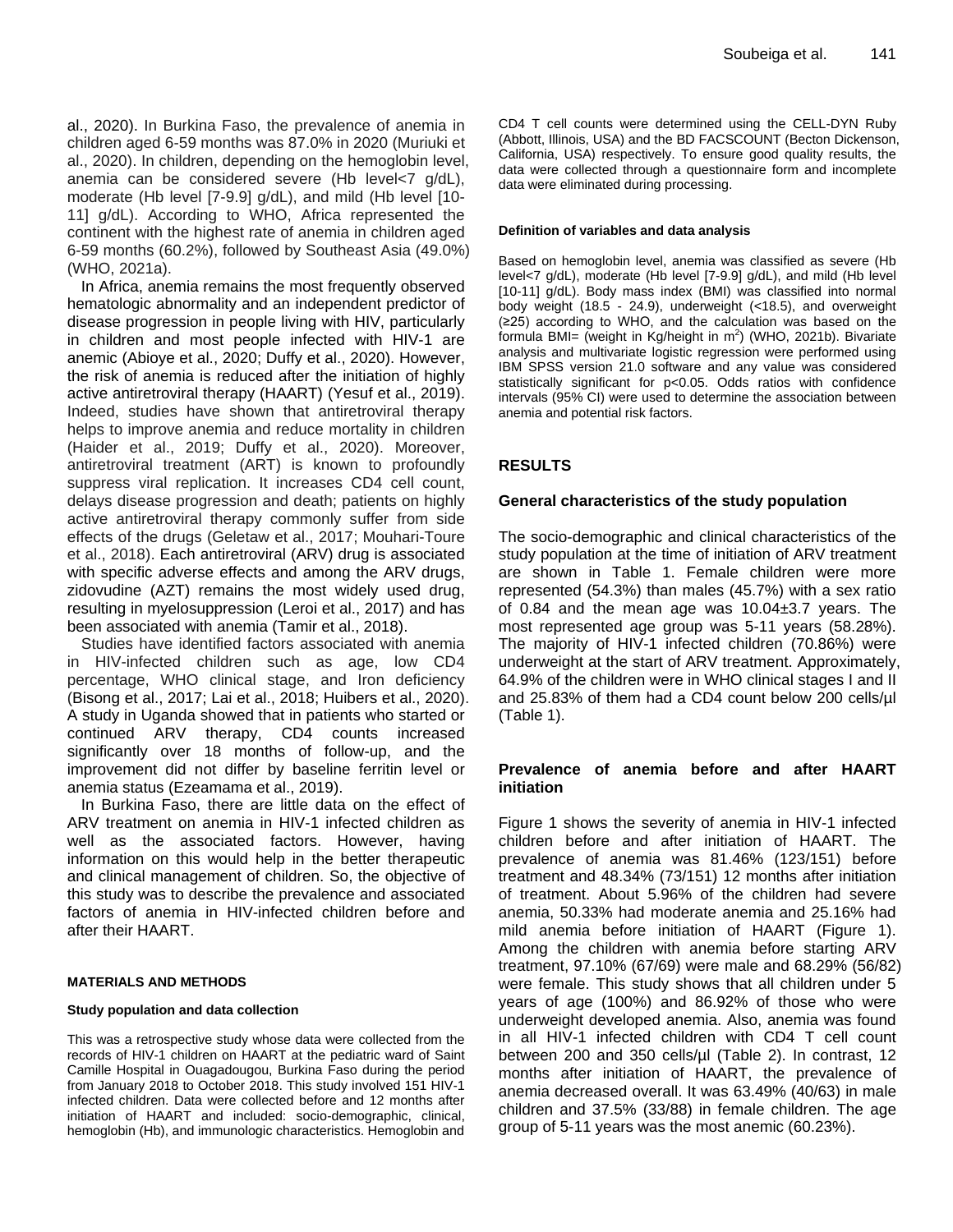| <b>Characteristics</b> |               | <b>Number</b>  | Percentage |
|------------------------|---------------|----------------|------------|
|                        | Male          | 69             | 45.7       |
| Sex                    | Female        | 82             | 54.3       |
|                        |               |                |            |
| Age (years)            | < 5           | 16             | 10.6       |
|                        | $5 - 11$      | 88             | 58.28      |
|                        | $12 - 14$     | 47             | 31.12      |
|                        | I and II      | 98             | 64.9       |
| WHO clinical stage     |               |                |            |
|                        | III and IV    | 53             | 35.1       |
|                        | Normal weight | 37             | 24.5       |
| BMI $(Kg/m2)$          | Underweight   | 107            | 70.86      |
|                        | Overweight    | 7              | 4.64       |
| <b>Tuberculosis</b>    | Yes           | $\overline{7}$ | 4.64       |
|                        | <b>No</b>     | 144            | 95.36      |
|                        |               |                |            |
| CD4 (cell/µL)          | < 200         | 39             | 25.83      |
|                        | 200-350       | 33             | 21.85      |
|                        | $\geq 350$    | 79             | 51.32      |

**Table 1.** Sociodemographic and clinical characteristics of HIV-1 infected children.

BMI; Body Mass Index.

Source : Serge Theophile Soubeiga.



**Figure 1.** Severity of anemia in HIV-1 infected children before and after HAART initiation.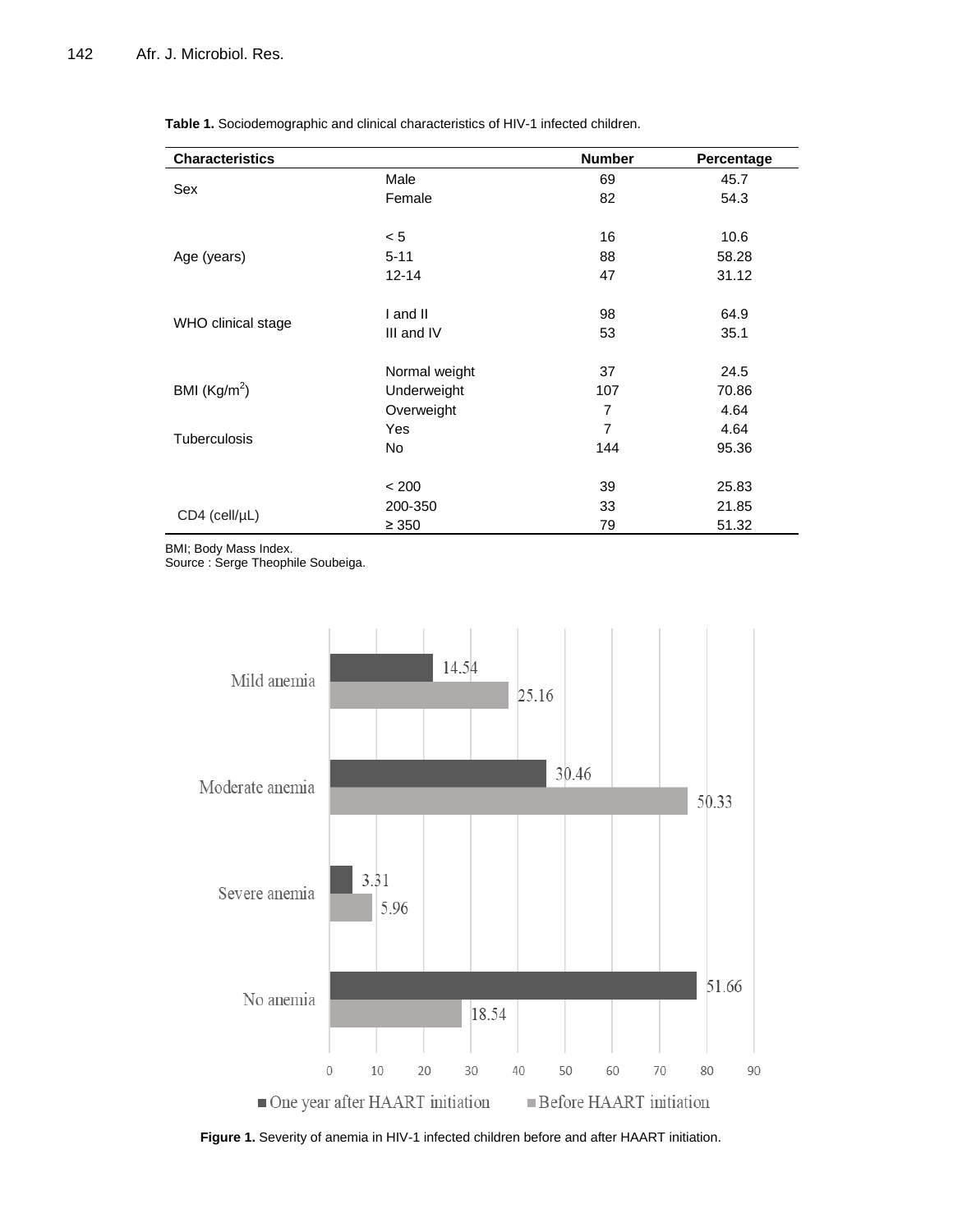| <b>Characteristics</b> |               | Anemic (n=123) | Non- anemic (n=28) | p-value |  |
|------------------------|---------------|----------------|--------------------|---------|--|
|                        | Male          | 67 (97.10)     | 2(2.90)            |         |  |
| Sex                    | Female        | 56 (68.29)     | 26 (31.71)         | < 0.001 |  |
|                        | < 5           | 16 (100)       | 0(0,00)            |         |  |
| Age (years)            | $5 - 11$      | 71 (80.7)      | 17 (19.3)          | 0.110   |  |
|                        | $12 - 14$     | 36 (76.6)      | 11(23.4)           |         |  |
|                        | I and II      | 81 (82.65)     | 17 (17.35)         |         |  |
| WHO clinical stage     | III and IV    | 42 (79.25)     | 11 (20.75)         | 0.607   |  |
|                        | Normal weight | 17 (79.91)     | 6(26.09)           |         |  |
| BMI $(Kg/m2)$          | Underweight   | 102 (85.00)    | 18 (15.00)         | 0.054   |  |
|                        | Overweight    | 4(57.14)       | 3(42.86)           |         |  |
|                        | Yes           | 3(42.86)       | 4(57.14)           |         |  |
| <b>Tuberculosis</b>    | No.           | 120 (81.08)    | 24 (18.92)         | 0.028   |  |
|                        | < 200         | 31 (79.5)      | 8(20.5)            |         |  |
|                        | 200-350       | 33 (100)       | 0(0.00)            | 0.007   |  |
| $CD4$ (cell/ $\mu$ l)  | $\geq 350$    | 59 (74.7)      | 20(25.3)           |         |  |

**Table 2.** Sociodemographic and clinical characteristics by anemia before ART initiation in HIV-1 infected children.

Source : Serge Theophile Soubeiga.

Similarly, 46.97% (31/68) of HIV-1 infected children in whom treatment was not AZT-based developed anemia (Table 3).

#### **Factors associated with anemia before and after HAART**

Analysis of the data showed a significant association between gender, BMI, TB, and CD4 counts before HAART initiation, but there was no association between age, WHO clinical stage, and anemia (Table 2). After HAART initiation, gender, age, and CD4 T cell count were significantly associated with anemia. However, there was no association between WHO clinical stage, BMI, ARV treatment, and anemia (Table 3). Female children had a 16-fold [OR=16.07 (3.65-70.71; p<0.001] risk of developing anemia before HAART initiation but this risk significantly decreased 1 year after HAART [OR=0.41 (0.19-0.85), p=0.017]. Children with a CD4 count <200 Cell/µl had a risk of developing anemia before HAART initiation but no longer had a risk of developing anemia 1 year after HAART [OR=0.35 (0.14- 0.89); p=0.028 vs. OR=1.54 (0.67-3.51); p=0.300] (Table 4).

# **DISCUSSION**

This study showed a high prevalence (81.46%) of anemia in HIV-1 infected children before initiation of HAART,

which is lower than the prevalence of 87.0% found in children in 2020 from Burkina Faso in a study conducted in African children but higher than the prevalence of anemia found other countries (70.0% in Kenya; 49.7% in Uganda; 60.1% in Gambia) (Muriuki et al., 2020). This high prevalence of anemia confirms that the situation remains concerning in Central and Western Africa. Indeed, children in developing countries have a high prevalence of anemia due to poverty, a high burden of infectious diseases whose inflammation is a primary contributor to anemia (Mantadakis et al., 2020). In this study, the prevalence of anemia decreased 12 months after treatment initiation. It decreased from 81.46 to 43.34%, that is, a reduction of 33.90% in one year. This prevalence is nevertheless higher than that found in several countries: 11.4% in Southern Ethiopia (Fenta et al., 2020); 54.2% in Nigeria (Ahumareze et al., 2016) but remains lower than 49.6% found in Cameroon (Bate et al., 2016) and 88% in Mozambique (Duffy et al., 2020). These differences could be due to the methodologies used, the heterogeneity of the populations, and the nutritional status of the children. Indeed, a study conducted in Sub-Saharan Africa among children aged 6- 59 months revealed a difference in the prevalence of anemia between countries. West Africa had the highest prevalence (70-88%), followed by Central Africa (63-67%) and East Africa (38-69%) (Tesema et al., 2021). In this study, the decrease in anemia after 1 year of HAART truly demonstrates the involvement of ARV therapy in improving hemoglobin levels. Indeed, studies have shown that ARV therapy contributes to improved anemia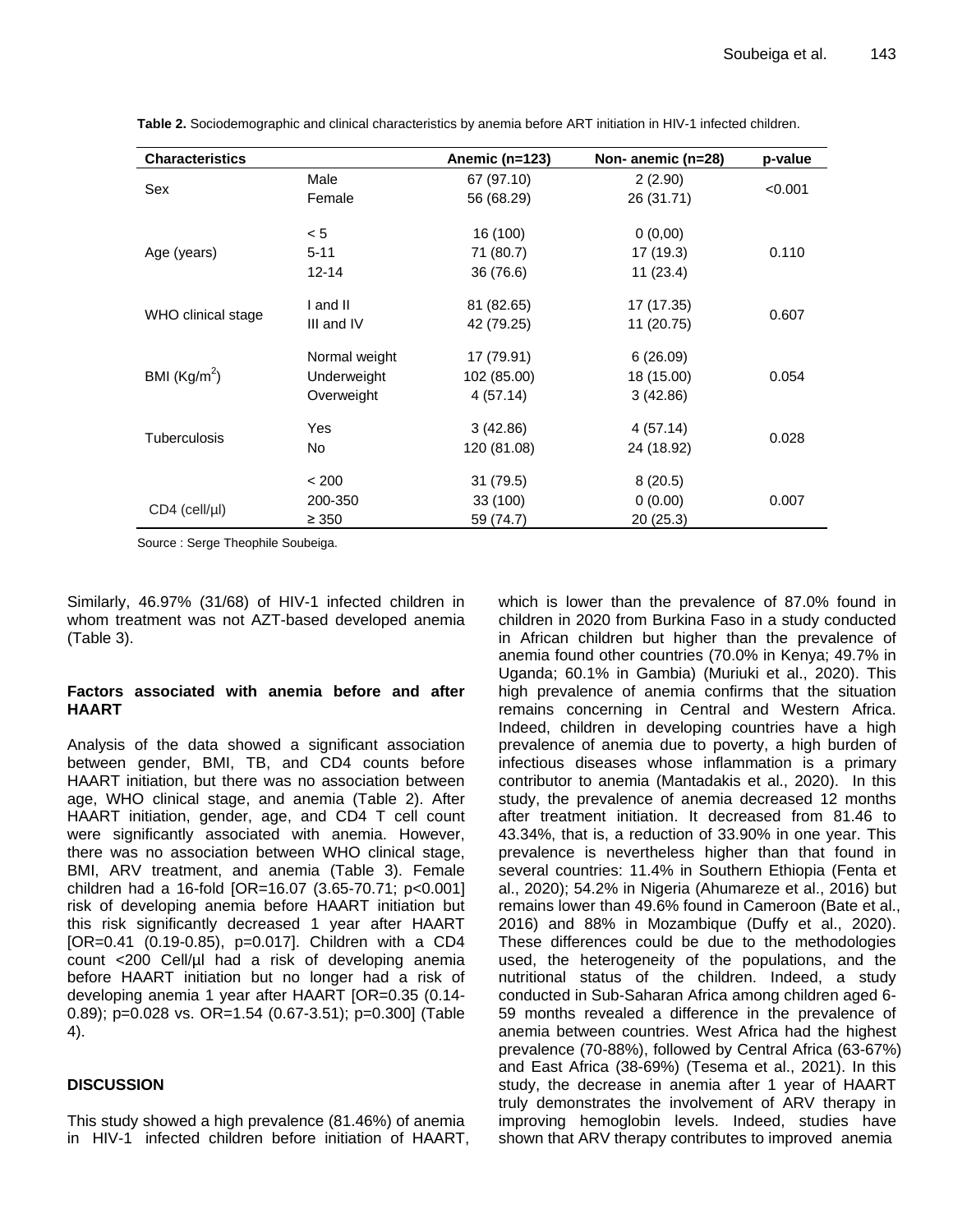| <b>Characteristics</b> |               | Anemic (n=73) | Non- anemic (n=78) | p-value |  |
|------------------------|---------------|---------------|--------------------|---------|--|
| Sex                    | Male          | 40 (63.49)    | 23 (36.51)         |         |  |
|                        | Female        | 33(37.5)      | 55 (62.5)          | 0.001   |  |
|                        |               |               |                    |         |  |
|                        | < 5           | 5(45.45)      | 11 (54.55)         |         |  |
| Age (years)            | $5 - 11$      | 53 (60.23)    | 35 (39.77)         | 0.002   |  |
|                        | $12 - 14$     | 15 (31.91)    | 32 (68.09)         |         |  |
|                        |               |               |                    |         |  |
| WHO clinical stage     | I and II      | 43 (45.74)    | 51 (54.26)         | 0.411   |  |
|                        | III and IV    | 30 (52.63)    | 27 (47.37)         |         |  |
|                        | Normal weight | 56 (44.07)    | 62 (55.93)         |         |  |
| BMI $(Kg/m^2)$         | Underweight   | 13 (56.52)    | 10 (43.48)         | 0.627   |  |
|                        | Overweight    | 4(40.0)       | 6(60.0)            |         |  |
|                        |               |               |                    |         |  |
|                        | AZT based     | 42 (49.41)    | 43 (50.59)         |         |  |
| Treatment              | Non AZT based | 31 (46.97)    | 35 (53.03)         | 0.501   |  |
|                        |               |               |                    |         |  |
|                        | < 200         | 25 (65.79)    | 13 (34.21)         |         |  |
| CD4 (Cell/µl)          | 200-350       | 12 (27.27)    | 32 (72.73)         | 0.001   |  |
|                        | $\geq 350$    | 36 (52.17)    | 33 (47.83)         |         |  |

**Table 3.** Sociodemographic and clinical characteristics according to anemia 12 months after initiation of HAART in HIV-1 infected children.

Source : Serge Theophile Soubeiga.

**Table 4.** Logistic regression of risk factors for anemia in HIV-1 infected children before and 1 year after initiation of HAART.

| <b>Characteristics</b> |            | <b>Before HAART initiation</b> |         | 1 year after HAART initiation |         |
|------------------------|------------|--------------------------------|---------|-------------------------------|---------|
|                        |            | Odds ratio<br>(IC 95%)         | p-value | Odds ratio<br>(IC 95%)        | p-value |
| Sex                    | Male       | 1.00                           |         | 1.00                          |         |
|                        | Female     | 16.07 (3.65-70.71)             | < 0.001 | $0.41(0.19-0.85)$             | 0.017   |
| WHO clinical stage     | and II     | 1.00                           |         | 1.00                          |         |
|                        | III and IV | $0.80(0.34-1.86)$              | 0.667   | 1.48 (0.61-3.56)              | 0.382   |
|                        | >350       | 1.00                           |         | 1.00                          |         |
| $CD4$ (cell/µl)        | 200-350    | $0.50(0.10-2.50)$              | 0.403   | 5.76 (1.83-18.11)             | 0.003   |
|                        | $<$ 200    | $0.35(0.14-0.89)$              | 0.028   | 1.54 (0.67-3.51)              | 0.300   |

Source : Serge Theophile Soubeiga.

and reduced mortality in children (Haider et al., 2019). This is confirmed by the decrease in the rate of severe anemia (5.96% before HAART vs 3.31% after HAART). Our results are in agreement with other studies (Geletaw et al., 2017; Beletew et al., 2020). Authors have shown the reduction of anemia 6 months, 12 months, 18 months, 24 months, and 30 months after AZT-based ART treatment (Getaneh et al., 2021). While our study found a higher rate of anemia in children on HAART with AZT (64.2%) than in those on non-AZT HAART (51.11%). The

factor that may have contributed to the observed high prevalence of anemia is the possible effect of AZT. Side effects such as myelotoxicity, mitochondrial toxicity, myopathy, and incidence of anemia associated with AZT use in people living with HIV have been reported in several studies (Tamir et al., 2018). AZT is known to be associated with life-threatening hematological toxicity like anemia due to early long-term higher-dose therapy. AZT also causes bone marrow suppression, which causes anemia (Getaneh et al., 2021).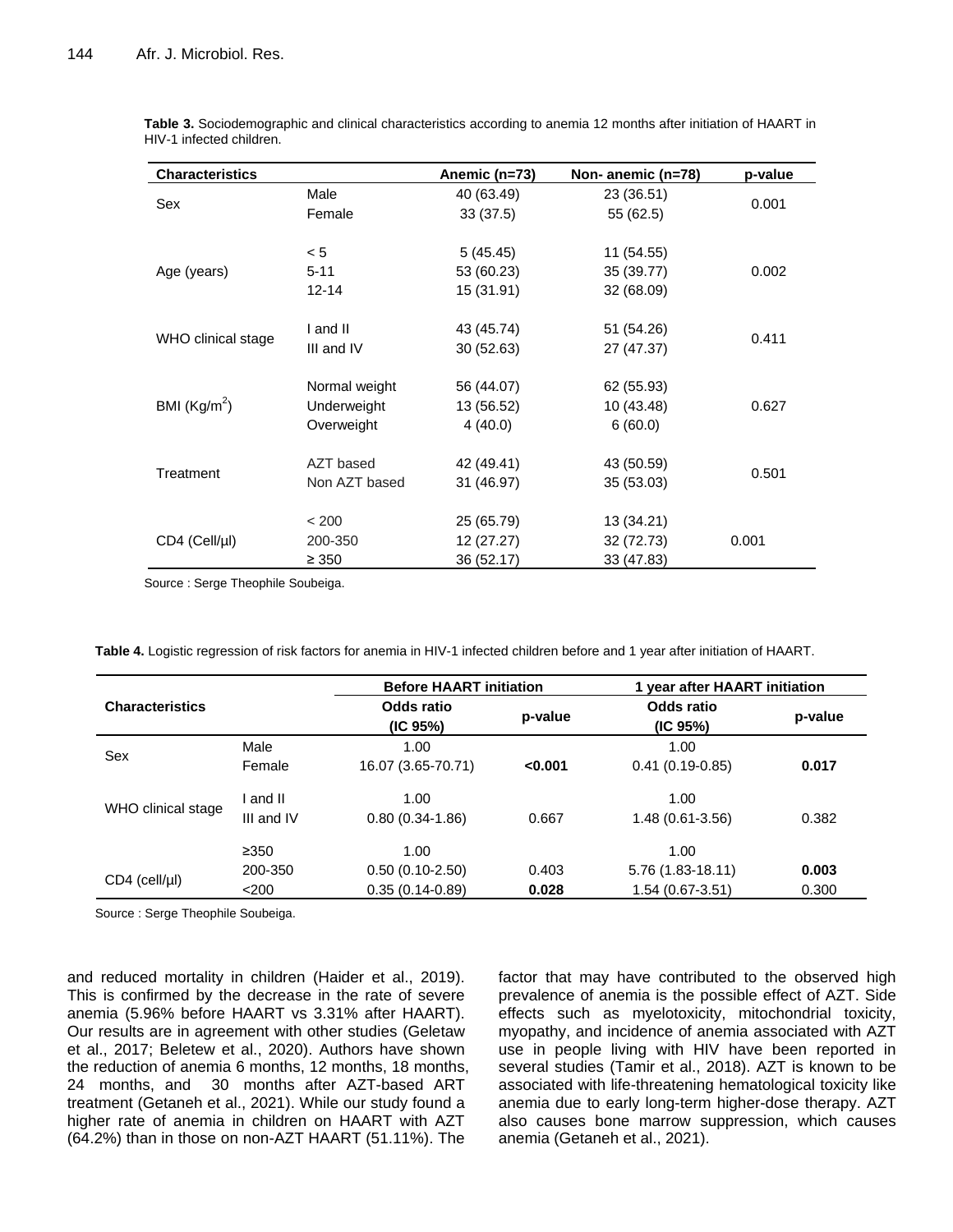In this study, the under-5 years' age group was most affected by anemia before HAART initiation. This confirmed that children under 5 years of age in developing countries are more vulnerable to severe anemia (Kejo et al., 2018) certainly due to malnutrition, malaria, and opportunistic infections (Bate et al., 2016; Wagnew et al., 2019). The 5-11-year-old was most affected 1 year after HAART treatment in contrast to the under 5-year-old. This was also found in a study conducted in Cameroon (Bate et al., 2016). There was an association between gender, BMI, tuberculosis, and CD4 T-cell count with anemia before initiation of HAART in children. Indeed, opportunistic infections and immune system failure are factors that can promote anemia. One study reported that tuberculosis and malaria were associated with anemia in HIV-1 infected children (Huibers et al., 2020). In terms of BMI, anemia was found most in underweight HIV-1 infected children. Indeed, the hemoglobin level is an important biological parameter that, when it is reduced, can affect growth, especially in children (Ibrahim et al., 2017).

Children with CD4 counts  $<$  200 Cell/ $\mu$ L and 200-350 Cell/µl had a 0.35- and 5.76-fold risk of developing anemia before initiation and 1 year after HAART, respectively, as a study in Ethiopia showed that immunocompromised children were at higher risk of developing anemia than those with normal immunity (Techane et al., 2020). Tuberculosis, zidovudine-based drugs, severe immunosuppression, and undernutrition have remained predictors of anemia among children on antiretroviral therapy (Atalell et al., 2018; Techane et al., 2020).

In general, HAART reduces the incidence of anemia by suppressing viral replication and increasing CD4 cell counts (Beletew et al., 2020; Getaneh et al., 2021). In addition to HAART, all HIV-infected children received Cotrimoxazole prophylaxis to prevent other opportunistic infections. This treatment could contribute to the reduction of anemia in children. Indeed, cotrimoxazole may have a direct impact on erythropoiesis by reducing the number of red blood cells (Bouyou Akotet et al., 2018). This study showed important results but has presented some limits. Outside of tuberculosis, there was no existing data on other diseases that could influence the hemoglobin level of children before their treatment and we did not identify the exact cause of anemia. This study confirmed with many authors that antiretroviral treatment contributes strongly to improving the hemoglobin level in persons living with HIV. However, there is the need to enhance the management of HIVinfected children to restore their immune system, monitor their nutritional status, and prevent opportunistic infections.

# **Ethics approval**

This study received approval from the Burkina Faso Health Research Ethics Committee (deliberation N° 2014-

7-084). Anonymity and confidentiality were respected and the results were used to improve the clinical management of the children included in the study.

## **CONFLICT OF INTERESTS**

The authors have not declared any conflict of interests.

## **ACKNOWLEDGMENT**

The authors appreciate the personnel of the Pediatric Service of the Saint Camille Hospital of Ouagadougou for their support in the data collection.

## **REFERENCES**

- Abioye AI, Andersen CT, Sudfeld CR, Fawzi WW (2020). Anemia, Iron Status, and HIV: A Systematic Review of the Evidence. Advances in Nutrition (Bethesda, Md.) 11(5):1334-1363.
- Ahumareze RE, Jean R, Agatha D, Agatha W, Elizabeth D, Yetunde B, Olufemi A (2016). Prevalence of Anaemia and the Relationship between Haemoglobin Concentration and CD4 Count in HIV Positive Children on Highly Active Antiretroviral Therapy (HAART) in Lagos, Nigeria. Current Pediatric Research 20(1&2):29-36.
- Atalell KA, Birhan Tebeje N, Ekubagewargies DT (2018). Survival and predictors of mortality among children co-infected with tuberculosis and human immunodeficiency virus at University of Gondar Comprehensive Specialized Hospital, Northwest Ethiopia. A retrospective follow-up study. PloS ONE 13(5):e0197145.
- Bate A, Kimbi HK, Lum E, Lehman LG, Onyoh EF, Ndip LM, Bessong PO (2016). Malaria infection and anaemia in HIV-infected children in Mutengene, Southwest Cameroon: a cross sectional study. BMC Infectious Diseases 16(1):523-523.
- Beletew B, Mengesha A, Ahmed M, Fitwi A, Wudu M (2020). Determinants of Anemia among HIV-Positive Children on Highly Active Antiretroviral Therapy Attending Hospitals of North Wollo Zone, Amhara Region, Ethiopia, 2019: A Case-Control Study. Anemia Article ID 3720572. http://dx.doi:10.1155/2020/3720572
- Bisong EM, Okpa HO, Ogbonna UK, Enang OE, Monjok E (2017). The prevalence and risk factors associated with anaemia among HIV patients attending clinic at the University of Calabar Teaching Hospital, Calabar, Nigeria. Global Journal of Pure and Applied Sciences 23(1):187-192.
- Bouyou Akotet MK, Koumba Lengongo JV, Ondounda M, Kendjo E, Mongo Delis A, Essomeyo Mebale M, Okome Nkoumo M (2018). Burden of asymptomatic malaria, anemia and relationship with cotrimoxazole use and CD4 cell count among HIV1-infected adults living in Gabon, Central Africa. Pathogens and Global Health 112(2):63-71.
- Cao G, Wang Y, Wu Y, Jing W, Liu J, Liu M (2022). Prevalence of anemia among people living with HIV: A systematic review and metaanalysis. EClinical Medicine 44:101283.
- Duffy C, Kenga DB, Gebretsadik T, Maússe FE, Manjate A, Zaqueu E, Moon TD (2020). Multiple Concurrent Illnesses Associated with Anemia in HIV-Infected and HIV-Exposed Uninfected Children Aged 6-59 Months, Hospitalized in Mozambique. The American Journal of Tropical Medicine and Hygiene 102(3):605-612.
- Ezeamama AE, Sikorskii A, Bajwa RK, Tuke R, Kyeyune RB, Fenton JI, Fawzi WW (2019). Evolution of Anemia Types During Antiretroviral Therapy-Implications for Treatment Outcomes and Quality of Life Among HIV-Infected Adults. Nutrients 11(4):755.
- Fenta DA, Nuru MM, Yemane T, Asres Y, Wube TB (2020). Anemia and related factors among highly active antiretroviral therapy experienced children in Hawassa comprehensive specialized hospital, southern Ethiopia: emphasis on patient management. Drug, Healthcare and Patient Safety 12:49.